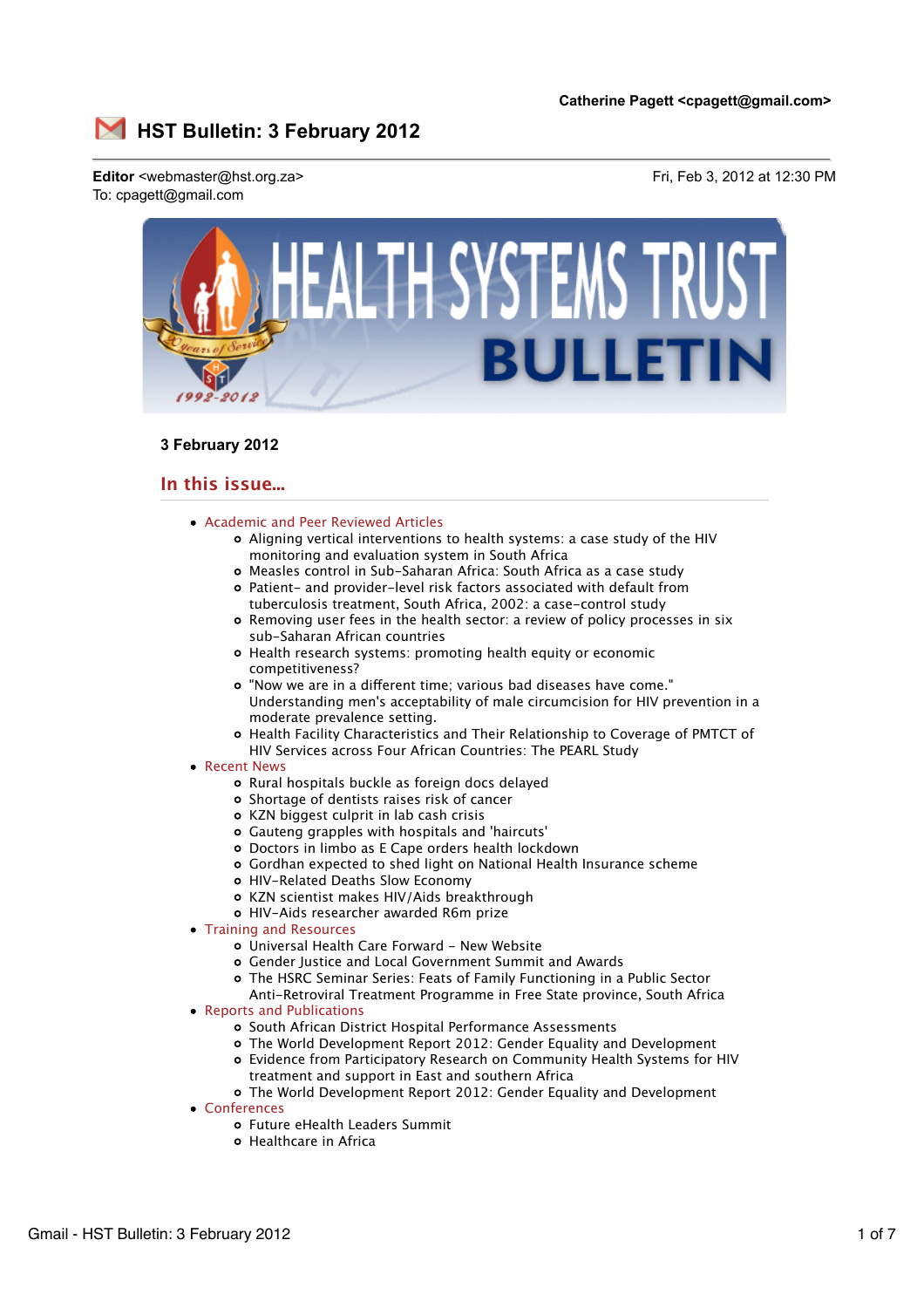- Forum 2012
- 3rd SA TB Conference
- Third People's Health Assembly
- o Second Global Symposium on Health Systems Research
- Job Opportunities
	- AHP African Health Placements
	- o Technical Officer-District AIDS Council
	- o Project Manager

# **Academic and Peer Reviewed Articles**

# **Aligning vertical interventions to health systems: a case study of the HIV monitoring and evaluation system in South Africa**

*Mary Kawonga, Duane Blaauw and Sharon Fonn. Health Research Policy and Systems 2012, 10:2. Published: 26 January 2012.*

This study aims to assess the extent to which the HIV M&E system is integrated with the overall health system M&E function at district level. It describes implementation of the HIV M&E system, determines the extent to which it is integrated with the district health information system (DHIS), and evaluates factors influencing the extent of HIV M&E integration...Read More »

Source: http://www.health-policy-systems.com/content/10/1/2/abstract [Accessed: 2 February 2012]

## **back to top**

## **Measles control in sub-Saharan Africa: South Africa as a case study**

*Verguet S, Jassat W, Hedberg C, Tollman S, Jamison DT, Hofman KJ. Vaccine. Published: 9 January 2012.*

Due to intensified measles immunization efforts, measles mortality has decreased substantially worldwide, particularly in Sub-Saharan Africa (SSA). The World Health Organization (WHO) estimated a 92% decrease in measles-related deaths in the WHO AFRO region for the period 2000–2008. Read More »

Source: http://www.hst.org.za/publications/measles-control-sub-saharan-africa-south-africa-case-study [Accessed: 2 February 2012]

### **back to top**

# **Patient- and provider-level risk factors associated with default from tuberculosis treatment, South Africa, 2002: a case-control study**

*Alyssa Finlay, Joey Lancaster, Timothy H Holtz, Karin Weyer, Abe Miranda and Martie van der Walt. BMC Public Health 2012. Published: 20 January 2012.*

Persons who default from tuberculosis treatment are at risk for clinical deterioration and complications including worsening drug resistance and death. Our objective was to identify risk factors associated with tuberculosis (TB) treatment default in South Africa...Read More »

Source: http://www.biomedcentral.com/1471-2458/12/56/abstract [Accessed: 2 February 2012]

### **back to top**

## **Removing user fees in the health sector: a review of policy processes in six sub-Saharan African countries**

*Bruno Meessen,David Hercot, Mathieu Noirhomme, Valéry Ridde, Abdelmajid Tibouti, Christine Kirunga Tashobya and Lucy Gilson. Health Policy Plan. (2011) 26 (suppl 2): ii16-ii29.*

In recent years, governments of several low-income countries have taken decisive action by removing fully or partially user fees in the health sector. In this study, we review recent reforms in six sub-Saharan African countries: Burkina Faso, Burundi, Ghana, Liberia, Senegal and Uganda. The review describes the processes and strategies through which user fee removal reforms have been implemented and tries to assess them by referring to a good practice hypotheses framework...Read More »

Source: http://heapol.oxfordjournals.org/content/26/suppl\_2/ii16.full[Accessed: 2 February 2012]

### **back to top**

### **Health research systems: promoting health equity or economic competitiveness?**

*Bridget Pratt and Bebe Loff. Bull World Health Organ. 2012 January 1; 90(1): 55–62. Published: January 2012..*

International collaborative health research is justifiably expected to help reduce global health inequities.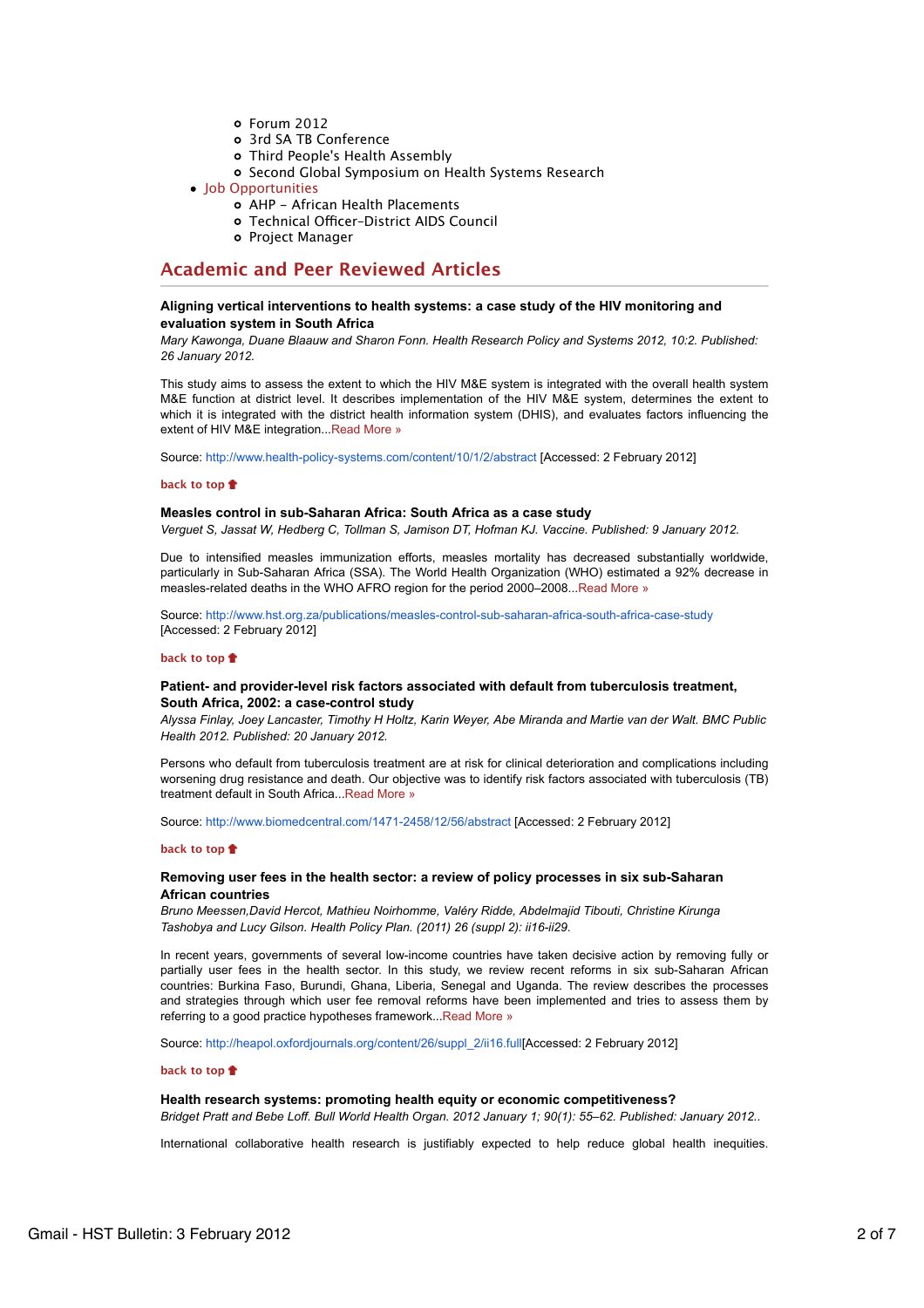Investment in health policy and systems research in developing countries is essential to this process but, currently, funding for international research is mainly channelled towards the development of new medical interventions. Read More »

Source: http://www.ncbi.nlm.nih.gov/pmc/articles/PMC3260576/?tool=pubmed [Accessed: 2 February 2012]

### **back to top**

**"Now we are in a different time; various bad diseases have come." Understanding men's acceptability of male circumcision for HIV prevention in a moderate prevalence setting.**

*Angela Kelly, Martha Kupul, Lisa Fitzgerald, Herick Aeno, James Neo, Richard Naketrumb, Peter Siba, John M Kaldor and Andrew Vallely. BMC Public Health 2012, 12:67. Published: 22 January 2012.*

Adult male surgical circumcision (MC) has been shown to reduce HIV acquisition in men and is recommended by the WHO for inclusion in comprehensive national HIV prevention programs in high prevalence settings. Only limited research to date has been conducted in countries experiencing moderate burden epidemics, where the acceptability, operational feasibility and potential epidemiological impact of MC remain unclear...Read More »

Source: http://www.biomedcentral.com/1471-2458/12/67/abstract[Accessed: 2 February 2012]

### **back to top**

# **Health Facility Characteristics and Their Relationship to Coverage of PMTCT of HIV Services across Four African Countries: The PEARL Study**

*Didier K. Ekouevi, Elizabeth Stringer, David Coetzee, Pius Tih, Tracy Creek, Kathryn Stinson, Andrew O. Westfall, Thomas Welty, Namwinga Chintu, Benjamin H. Chi, Cathy Wilfert, Nathan Shaffer, Jeff Stringer, and Francois Dabis. PLoS One. 2012; 7(1). Published: 20 January 2012.*

Health facility characteristics associated with effective prevention of mother-to-child transmission of HIV (PMTCT) coverage in sub-Saharan are poorly understood. Using data from the PEARL Study, we examine how facility and service characteristics predict maternal-infant coverage with NVP at the time of delivery...Read More »

Source: http://www.ncbi.nlm.nih.gov/pmc/articles/PMC3262794/?tool=pubmed[Accessed: 20 January 2012]

**back to top**

# **Recent News**

### **Shortage of dentists raises risk of cancer**

*Times Live. Published: 24 January 2012.*

South Africans are increasingly exposed to the risks of mouth and throat cancer because of a chronic shortage of dentists. According to the South African Dental Association, there are possibly fewer than 3500 practising dentists in the country. Read More »

Source: http://www.timeslive.co.za/local/2012/01/24/shortage-of-dentists-raises-risk-of-cancer [Accessed: 2 February 2012]

# **back to top**

**KZN biggest culprit in lab cash crisis**

*IOL. Published: 1 February 2012*.

At least six National Health Laboratory Service (NHLS) labs have been shut because of the service's cash crunch. And KwaZulu-Natal is the country's worst culprit...Read More »

Source: http://www.iol.co.za/mercury/kzn-biggest-culprit-in-lab-cash-crisis-1.1225109 [Accessed: 2 February 2012]

#### **back to top**

# **Gauteng grapples with hospitals and 'haircuts'** *Mail & Guardian. Published: 24 January 2012*

The Gauteng provincial government is taking steps to decentralise the management of essential services so that hospitals have more control over their daily running... Read More »

Source: http://mg.co.za/article/2012-01-24-gauteng-to-decentralise-hospital-management/ [Accessed: 2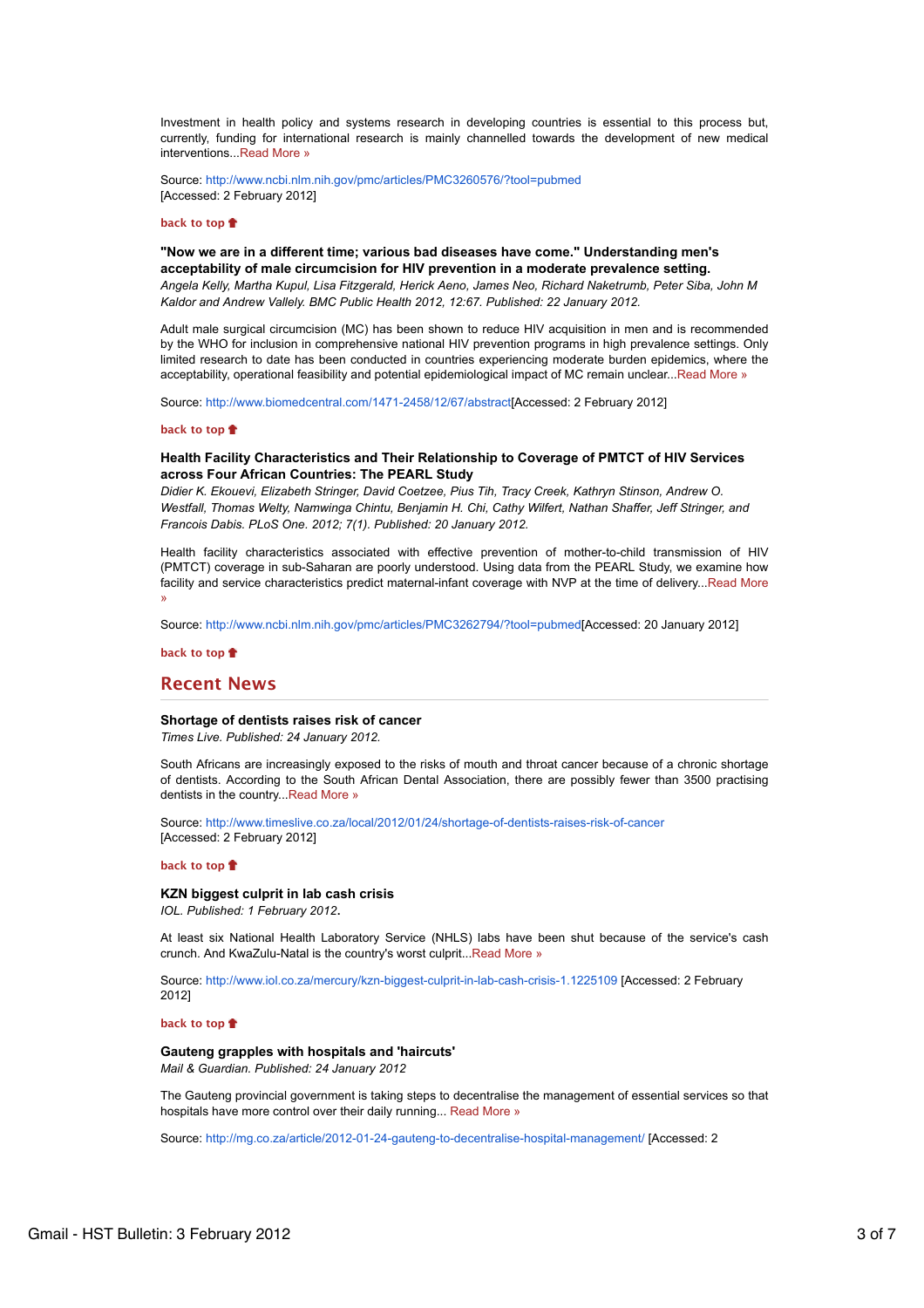## February 2012]

### **back to top**

## **Doctors in limbo as E Cape orders health lockdown**

*Mail & Guardian. Published: 26 January 2012.*

The Eastern Cape health department has been ordered to stop the appointment of all new doctors and cut its budget by R205-million, in a move that may leave as many as 400 junior doctors, who are currently performing community service, in limbo... Read More »

Source: http://mg.co.za/article/2012-01-26-doctors-in-limbo-as-e-cape-orders-health-lockdown/ [Accessed: 2 February 2012]

### **back to top**

# **Gordhan expected to shed light on National Health Insurance scheme**

*The Citizen. Published: 29 January 2012.*

Although no one can predict with certainty what Gordhan will announce, Muneer Hassan, project director of tax at Saica, which represents chartered accountants, says it expects the minister to shed light on National Health Insurance (NHI)...Read More »

Source: http://www.citizen.co.za [Accessed: 2 February 2012]

#### **back to top**

## **HIV-Related Deaths Slow Economy**

*IPS. Published: 27 January 2012.*

If there was no HIV/AIDS, South Africa would have 4.4 million more people than today, the size of a major city. This significant slow-down in population growth is causing a slow down in economic growth and resulting in social ills, researchers warn. Read More »

Source: http://ipsnews.net/news.asp?idnews=106572 [Accessed: 2 February 2012]

#### **back to top**

### **KZN scientist makes HIV/Aids breakthrough**

*IOL. Published: 25 January 2012.*

Differences in the rate of development of Aids among HIVinfected people have led KZN investigators to identify a tiny subset of "HIV controllers" who possess rare protective genes that incapacitate the virus. It is hoped these new discoveries may ultimately lead to a vaccine against HIV/Aids....Read More »

Source: http://www.iol.co.za/ [Accessed: 2 February 2012]

#### **back to top**

### **HIV-Aids researcher awarded R6m prize**

*The New Age. Published: 25 January 2012.*

University of KwaZulu-Natal's Prof Thumbi Ndung'u is one of 28 biomedical scientists from 12 countries chosen for a prestigious award from the Howard Hughes Medical Institute's inaugural international early career scientist on Tuesday...Read More »

Source: http://www.thenewage.co.za/41359-1008-53-HIVAids\_researcher\_awarded\_R6m\_prize [Accessed: 2 February 2012]

**back to top**

# **Training and Resources**

# **Universal Health Care Forward - New Website**

*The Results for Development Institute.*

The Results for Development Institute has launched a new website on universal health coverage, UHC Forward, featuring news, events, and publications related to the global UHC movement.Click here to visit the website.

**back to top**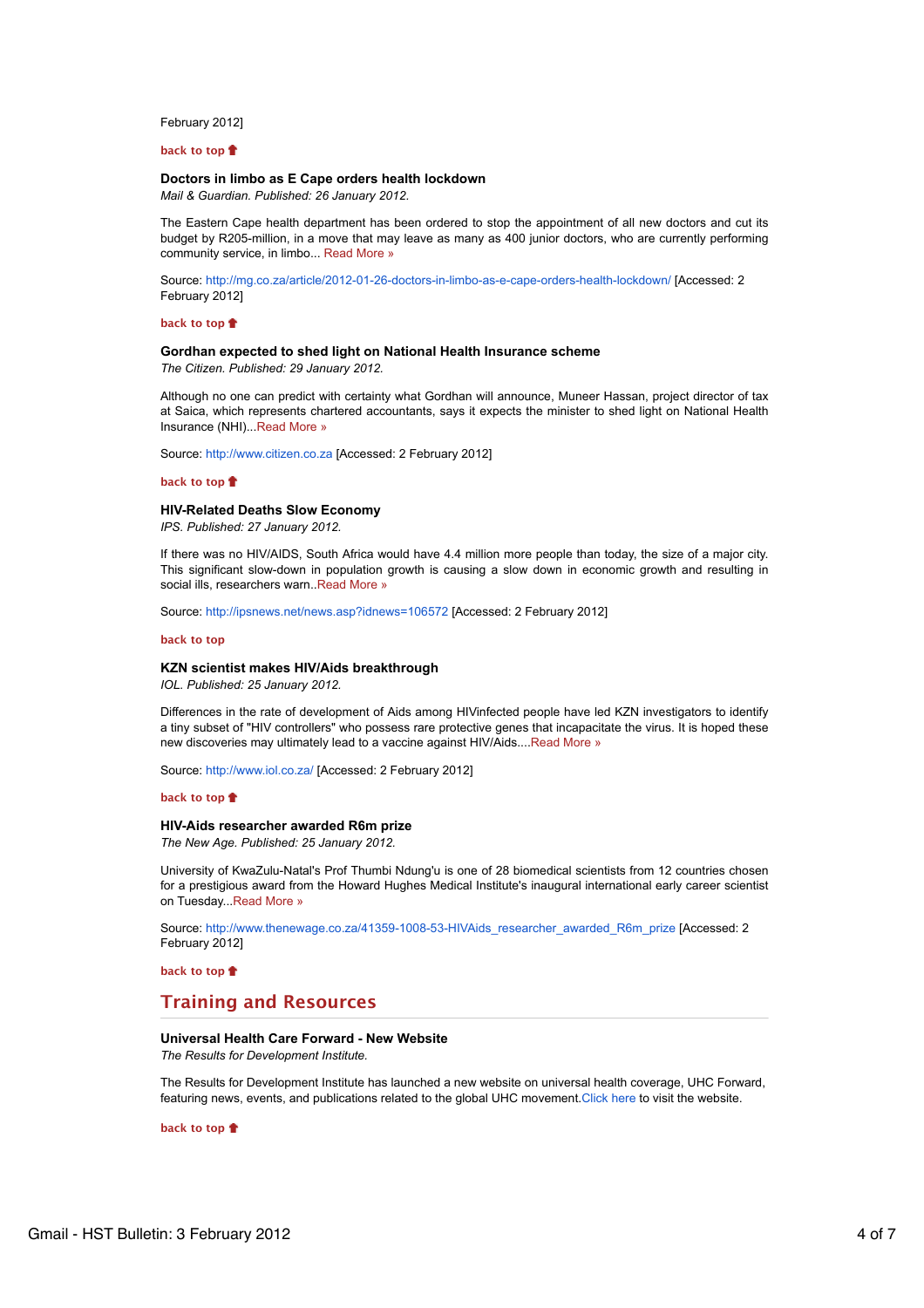### **Gender Justice and Local Government Summit and Awards**

*When: 16-18 April 2012. Where: Johannesburg.*

Gender Links invites entries from local councils, associations, community-based organisations and activists for its third Gender Justice Local Government Summit and Awards. The summit is the premiere regional event for showcasing local level efforts to end gender violence and empower women. Click here for more information

#### **back to top**

# **The HSRC Seminar Series: Feats of Family Functioning in a Public Sector Anti-Retroviral Treatment Programme in Free State province, South Africa**

*When: 29 February 2012*. *Where: Pretoria, Durban and Cape Town.*

You are cordially invited to attend an HSRC seminar presented by Professor Frikkie Booysen (University of the Free State). The discussion will present a greater understanding of families' role in effective and sustainable ARV treatment programmes in the context of UNAIDS's new Treatment 2.0 response to the epidemic, including its fifth pillar, community mobilization. Click Here for more information.

**back to top**

# **Reports and Publications**

## **South African District Hospital Performance Assessments**

*Health Systems Trust. Published: 2011.*

These reports aim to provide health managers at all levels within the health services, with a useful screening tool for assessing District hospital management performance. Hospitals across all nine provinces of South Africa were assessed. The reports provide managers with a snap shot of how a facility is performing in key areas of hospital management.

Click Here for Full Report »

# **back to top**

### **The World Development Report 2012: Gender Equality and Development**

*The World Bank. Published: 2011.*

The lives of women around the world have improved dramatically, at a pace and scope difficult to imagine even 25 years ago. Women have made unprecedented gains in rights, education, health, and access to jobs and livelihoods

Click Here for Full Report »

#### **back to top**

## **Evidence from Participatory Research on Community Health Systems for HIV treatment and support in East and southern Africa**

*Training and Research Support Centre (TARSC). Published: 2011*.

The Community based systems in HIV treatment (CoBaSys) programme aims to understand and support conditions for community empowerment in services providing treatment for people living with HIV in east and southern Africa (ESA).

Click Here for Full Report»

**back to top**

# **Conferences**

#### **Future eHealth Leaders Summit**

*When:21 - 25 February 2012 Venue: Cape Town, South Africa URL: http://www.futureehealthleaders.org*

Future eHealth Leaders provides you with a unique learning experience outside your familiar setting. It promotes collaboration between diverse countries and regions, mainly in Sub-Saharan Africa and Europe. This provides participants with rich opportunities and inspiration by linking with experienced colleagues who work in vastly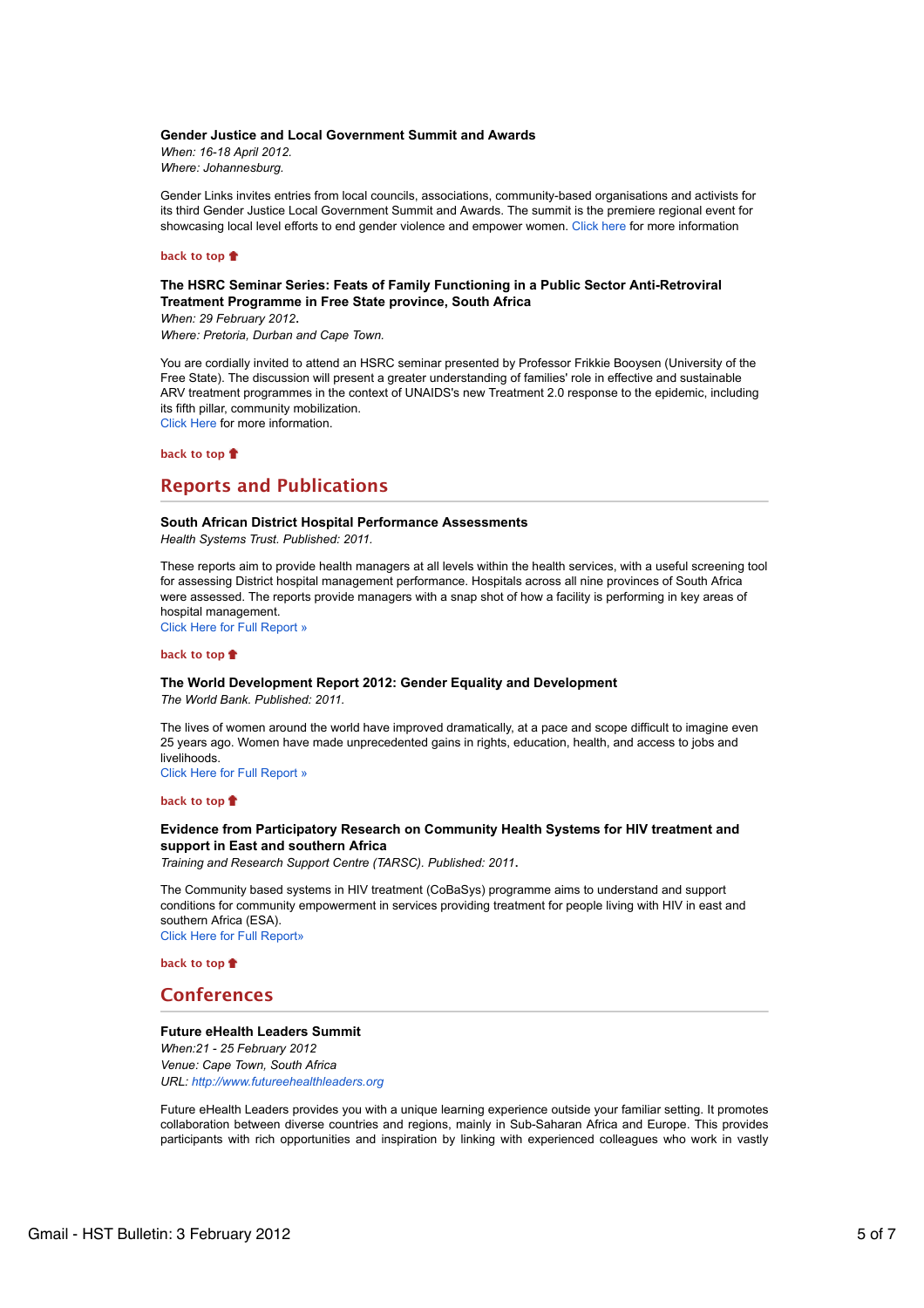different contexts and circumstances.

**back to top**

#### **Healthcare in Africa**

*When: 6-7 March 2012 Venue:Cape Town, South Africa URL: http://cemea.economistconferences.com/event/healthcare-africa*

Healthcare in Africa will bring together influential healthcare stakeholders from government, providers, suppliers and patient groups to confront and explore key issues around healthcare systems in Africa. You'll be able to participate in interactive brainstorming sessions, hear cutting-edge case studies, and hear from a range of inspiring speakers.

### **back to top**

### **Forum 2012**

*When: 24-26 April 2012 Venue:Cape Town International Convention Centre (CTICC), Cape Town, South Africa URL: http://www.forum2012.org/*

Forum 2012 is the beginning of an exciting new series of the well-known and respected Global Forum for Health Research meetings. Under the theme of "Beyond Aid... Research and Innovation as key drivers for Health, Equity and Development", COHRED and the Global Forum for Health Research will focus on potentials, solutions, and developing capacities –specifically in low- and middle-income countries and emerging economies.

## **back to top**

## **3rd SA TB Conference**

*When: 12-15 June 2012 Venue: ICC, Durban, South Africa URL: http://www.tbconference.co.za/*

The 3rd TB Conference will build on the momentum of the previous TB conferences and give communities an opportunity to assess progress towards reaching TB/HIV targets. Thus, giving meaning to the theme for the 2012 TB Conference: "Reaching the target". Due to large public interest, the abstract submission closing date has been extended to 3 February 2012.

### **back to top**

### **Third People's Health Assembly**

*When: 6-11 July 2012 Venue: University of the Western Cape, Cape Town, South Africa URL: http://www.phmovement.org/en/pha3*

The People's Health Assembly (PHA), organised by the People's Health Movement (PHM), is a global event bringing together health activists from across the world to share experiences, analyse global health situation, develop civil society positions and to develop strategies which promote health for all.

## **back to top**

## **Second Global Symposium on Health Systems Research** *When: 31 October-3 November 2012 Where: Beijing, People's Republic of China URL: http://www.hsr-symposium.org*

The Second Global Symposium on Health Systems Research call for abstracts is now open. The Symposium will focus on the science to accelerate universal health coverage around the world. It will cover three main themes: Knowledge Translation, State-of-the-Art Health Systems Research, and Health Systems Research Methodologies.

**back to top**

# **Job Opportunities**

# **AHP - African Health Placements**

AHP is a not-for-profit project that aims to support the recruitment and retention of healthcare workers in South